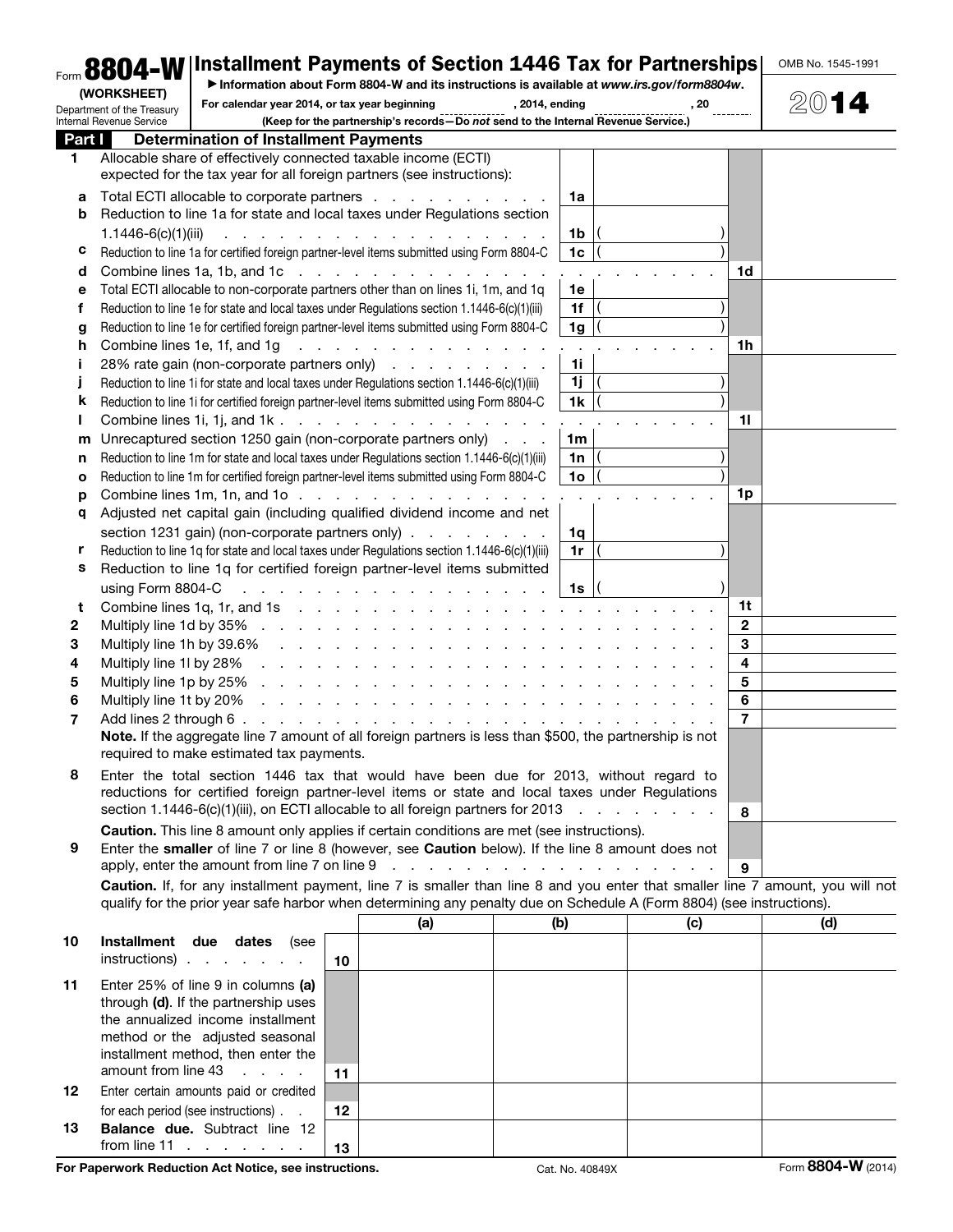## Part II Adjusted Seasonal Installment Method (see instructions) *(Use this method only if the base period percentage for any 6 consecutive months is at least 70%.)*

|     |                                                                            |                 | (a)     | (b)     | (c)     | (d)         |
|-----|----------------------------------------------------------------------------|-----------------|---------|---------|---------|-------------|
|     |                                                                            |                 | First 3 | First 5 | First 8 | First 11    |
|     |                                                                            |                 | months  | months  | months  | months      |
| 14  | Enter ECTI allocable to all foreign partners for the following             |                 |         |         |         |             |
|     | periods:                                                                   |                 |         |         |         |             |
| a   | Tax year beginning in 2011                                                 | 14a             |         |         |         |             |
| b   | Tax year beginning in 2012                                                 | 14 <sub>b</sub> |         |         |         |             |
| c   | Tax year beginning in 2013                                                 | 14 <sub>c</sub> |         |         |         |             |
| 15  | Enter ECTI allocable to all foreign partners for each period for           |                 |         |         |         |             |
|     | the tax year beginning in 2014 (see instructions for the                   |                 |         |         |         |             |
|     | treatment of extraordinary items).                                         | 15              |         |         |         |             |
|     |                                                                            |                 | First 4 | First 6 | First 9 | Entire year |
|     |                                                                            |                 | months  | months  | months  |             |
| 16  | Enter ECTI allocable to all foreign partners for the following             |                 |         |         |         |             |
|     | periods:                                                                   |                 |         |         |         |             |
| a   | Tax year beginning in 2011                                                 | 16a             |         |         |         |             |
| b   | Tax year beginning in 2012                                                 | 16 <sub>b</sub> |         |         |         |             |
| c   | Tax year beginning in 2013                                                 | 16 <sub>c</sub> |         |         |         |             |
| 17  | Divide the amount in each column on line 14a by the amount                 |                 |         |         |         |             |
|     | in column (d) on line 16a.                                                 | 17              |         |         |         |             |
| 18  | Divide the amount in each column on line 14b by the amount                 |                 |         |         |         |             |
|     | in column (d) on line 16b.                                                 | 18              |         |         |         |             |
| 19  | Divide the amount in each column on line 14c by the amount                 |                 |         |         |         |             |
|     | in column (d) on line 16c.                                                 | 19              |         |         |         |             |
| 20  | Add lines 17 through 19.                                                   | 20              |         |         |         |             |
| 21  | Divide line 20 by 3.0.                                                     | 21              |         |         |         |             |
| 22a | Divide line 15 by line 21.                                                 | 22a             |         |         |         |             |
| b   | Extraordinary items (see instructions).                                    | 22 <sub>b</sub> |         |         |         |             |
| c   | Combine lines 22a and 22b.                                                 | 22c             |         |         |         |             |
| 23  | Reduction to line 22c amount for state and local taxes under               |                 |         |         |         |             |
|     | Regulations section 1.1446-6(c)(1)(iii) and for certified foreign partner- |                 |         |         |         |             |
|     | level items submitted using Form 8804-C (see instructions).                | 23              |         |         |         |             |
| 24  | Subtract line 23 from line 22c. If zero or less, enter -0-.                | 24              |         |         |         |             |
| 25a | Multiply the ECTI on line 24 allocable to non-corporate                    |                 |         |         |         |             |
|     | partners by 39.6%.                                                         | 25a             |         |         |         |             |
| b   | Multiply the ECTI on line 24 allocable to corporate partners by            |                 |         |         |         |             |
|     | 35%.                                                                       | 25 <sub>b</sub> |         |         |         |             |
|     | c Combine lines 25a and 25b.                                               | <b>25c</b>      |         |         |         |             |
| 26a | Divide the amount in columns (a) through (c) on line 16a by the            |                 |         |         |         |             |
|     | amount in column (d) on line 16a.                                          | 26a             |         |         |         |             |
| b   | Divide the amount in columns (a) through (c) on line 16b by the            |                 |         |         |         |             |
|     | amount in column (d) on line 16b.                                          | <b>26b</b>      |         |         |         |             |
| c   | Divide the amount in columns (a) through (c) on line 16c by the            |                 |         |         |         |             |
|     | amount in column (d) on line 16c.                                          | <b>26c</b>      |         |         |         |             |
| 27  | Add lines 26a through 26c.                                                 | 27              |         |         |         |             |
| 28  | Divide line 27 by 3.0.                                                     | 28              |         |         |         |             |
| 29  | Multiply the amount in columns (a) through (c) of line 25c by the          |                 |         |         |         |             |
|     | amount in the corresponding column of line 28. In column (d), enter        |                 |         |         |         |             |
|     | the amount from line 25c, column (d). See line 37 for instructions.        | 29              |         |         |         |             |

Form 8804-W (2014)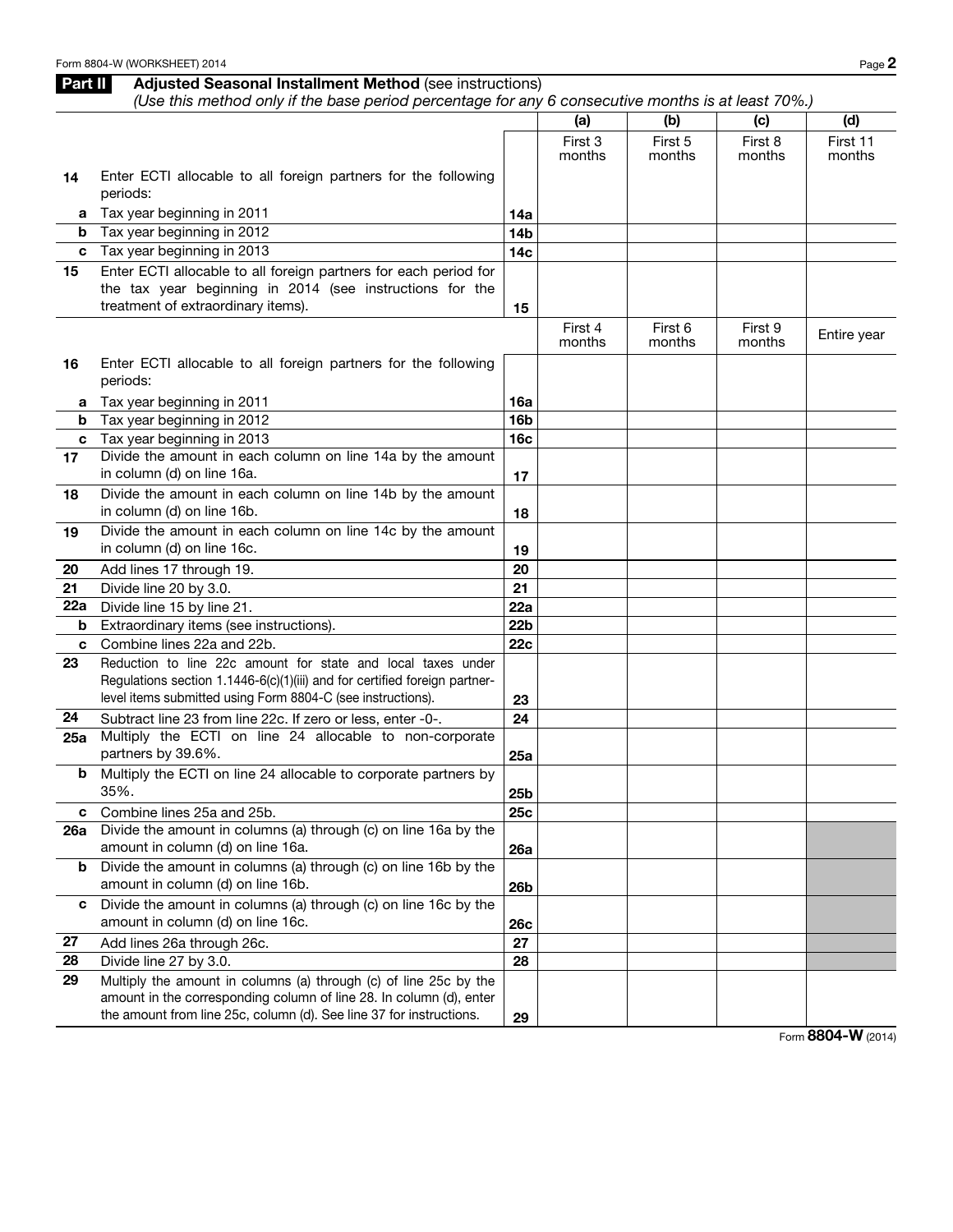| <b>Part III</b> | <b>Annualized Income Installment Method (see instructions)</b>                                                                                                                                                                             |                 |        |        |        |        |
|-----------------|--------------------------------------------------------------------------------------------------------------------------------------------------------------------------------------------------------------------------------------------|-----------------|--------|--------|--------|--------|
|                 |                                                                                                                                                                                                                                            |                 | (a)    | (b)    | (c)    | (d)    |
|                 |                                                                                                                                                                                                                                            |                 | First  | First  | First  | First  |
| 30              | Annualization periods (see instructions).                                                                                                                                                                                                  |                 | months | months | months | months |
| 31              | Enter ECTI allocable to all foreign partners for each annualization period<br>(see instructions for the treatment of extraordinary items):                                                                                                 |                 |        |        |        |        |
| a               | Total ECTI allocable to corporate partners.                                                                                                                                                                                                | 31a             |        |        |        |        |
| b               | Total ECTI allocable to non-corporate partners other than on                                                                                                                                                                               |                 |        |        |        |        |
|                 | lines 31c, 31d, and 31e.                                                                                                                                                                                                                   | 31 <sub>b</sub> |        |        |        |        |
| С               | 28% rate gain (non-corporate partners only).                                                                                                                                                                                               | 31c             |        |        |        |        |
| d               | Unrecaptured section 1250 gain (non-corporate partners only).<br>Adjusted net capital gain (including qualified dividend income                                                                                                            | 31d             |        |        |        |        |
| е               | and net section 1231 gain) (non-corporate partners only).                                                                                                                                                                                  | 31e             |        |        |        |        |
| 32              | Annualization amounts (see instructions).                                                                                                                                                                                                  | 32              |        |        |        |        |
| 33              | Annualized allocable share of ECTI for all foreign partners (see instructions<br>for the treatment of extraordinary items, and for rules regarding the<br>reductions for state and local taxes and certified foreign partner-level items): | 33              |        |        |        |        |
| а               | Total ECTI allocable to corporate partners (multiply line 31a by<br>line 32).                                                                                                                                                              | 33a             |        |        |        |        |
| b               | Reduction to line 33a for state and local taxes under<br>Regulations section 1.1446-6(c)(1)(iii).                                                                                                                                          | 33 <sub>b</sub> |        |        |        |        |
| C               | Reduction to line 33a for certified foreign partner-level items<br>submitted using Form 8804-C.                                                                                                                                            | 33c             |        |        |        |        |
| d               | Combine lines 33a, 33b, and 33c.                                                                                                                                                                                                           | 33d             |        |        |        |        |
| e               | Total ECTI allocable to non-corporate partners other than on<br>lines 31i, 31m, and 31q (multiply line 31b by line 32).                                                                                                                    | 33e             |        |        |        |        |
| f               | Reduction to line 33e for state and local taxes under<br>Regulations section 1.1446-6(c)(1)(iii).                                                                                                                                          | 33f             |        |        |        |        |
| g               | Reduction to line 33e for certified foreign partner-level items submitted using Form 8804-C.                                                                                                                                               | 33g             |        |        |        |        |
| h               | Combine lines 33e, 33f, and 33g.                                                                                                                                                                                                           | 33h             |        |        |        |        |
| j.              | 28% rate gain allocable to non-corporate partners (multiply line 31c by line 32).                                                                                                                                                          | 33i             |        |        |        |        |
| j               | Reduction to line 33i for state and local taxes under<br>Regulations section 1.1446-6(c)(1)(iii).                                                                                                                                          | 33j             |        |        |        |        |
| k               | Reduction to line 33i for certified foreign partner-level items<br>submitted using Form 8804-C.                                                                                                                                            | 33k             |        |        |        |        |
| L               | Combine lines 33i, 33j, and 33k.                                                                                                                                                                                                           | 331             |        |        |        |        |
|                 | m Unrecaptured section 1250 gain allocable to non-corporate<br>partners (multiply line 31d by line 32).                                                                                                                                    | 33m             |        |        |        |        |
| n               | Reduction to line 33m for state and local taxes under<br>Regulations section 1.1446-6(c)(1)(iii).                                                                                                                                          | 33n             |        |        |        |        |
| $\mathbf{o}$    | Reduction to line 33m for certified foreign partner-level items                                                                                                                                                                            |                 |        |        |        |        |
|                 | submitted using Form 8804-C.                                                                                                                                                                                                               | 330             |        |        |        |        |
| р               | Combine lines 33m, 33n, and 33o.                                                                                                                                                                                                           | 33p             |        |        |        |        |
|                 | q Adjusted net capital gain (including qualified dividend income<br>and net section 1231 gain) allocable to non-corporate partners<br>(multiply line 31e by line 32).                                                                      | 33q             |        |        |        |        |
|                 | r Reduction to line 33q for state and local taxes under<br>Regulations section 1.1446-6(c)(1)(iii).                                                                                                                                        | 33r             |        |        |        |        |
| s               | Reduction to line 33q for certified foreign partner-level items<br>submitted using Form 8804-C.                                                                                                                                            | 33s             |        |        |        |        |
| t               | Combine lines 33q, 33r, and 33s.                                                                                                                                                                                                           | 33 <sub>t</sub> |        |        |        |        |
| 34              | Figure the tax on line 33 amounts as follows:                                                                                                                                                                                              | 34              |        |        |        |        |
| а               | Multiply line 33d by 35%.                                                                                                                                                                                                                  | 34a             |        |        |        |        |
| b               | Multiply line 33h by 39.6%.                                                                                                                                                                                                                | 34b             |        |        |        |        |
| С               | Multiply line 33l by 28%.                                                                                                                                                                                                                  | 34c             |        |        |        |        |
| d               | Multiply line 33p by 25%.                                                                                                                                                                                                                  | 34d             |        |        |        |        |
| е<br>f          | Multiply line 33t by 20%.<br>Add lines 34a through 34e.                                                                                                                                                                                    | 34e<br>34f      |        |        |        |        |
| 35              | Applicable percentage.                                                                                                                                                                                                                     | 35              | 25%    | 50%    | 75%    | 100%   |
| 36              | Multiply line 34f by line 35. See line 37 for instructions.                                                                                                                                                                                | 36              |        |        |        |        |